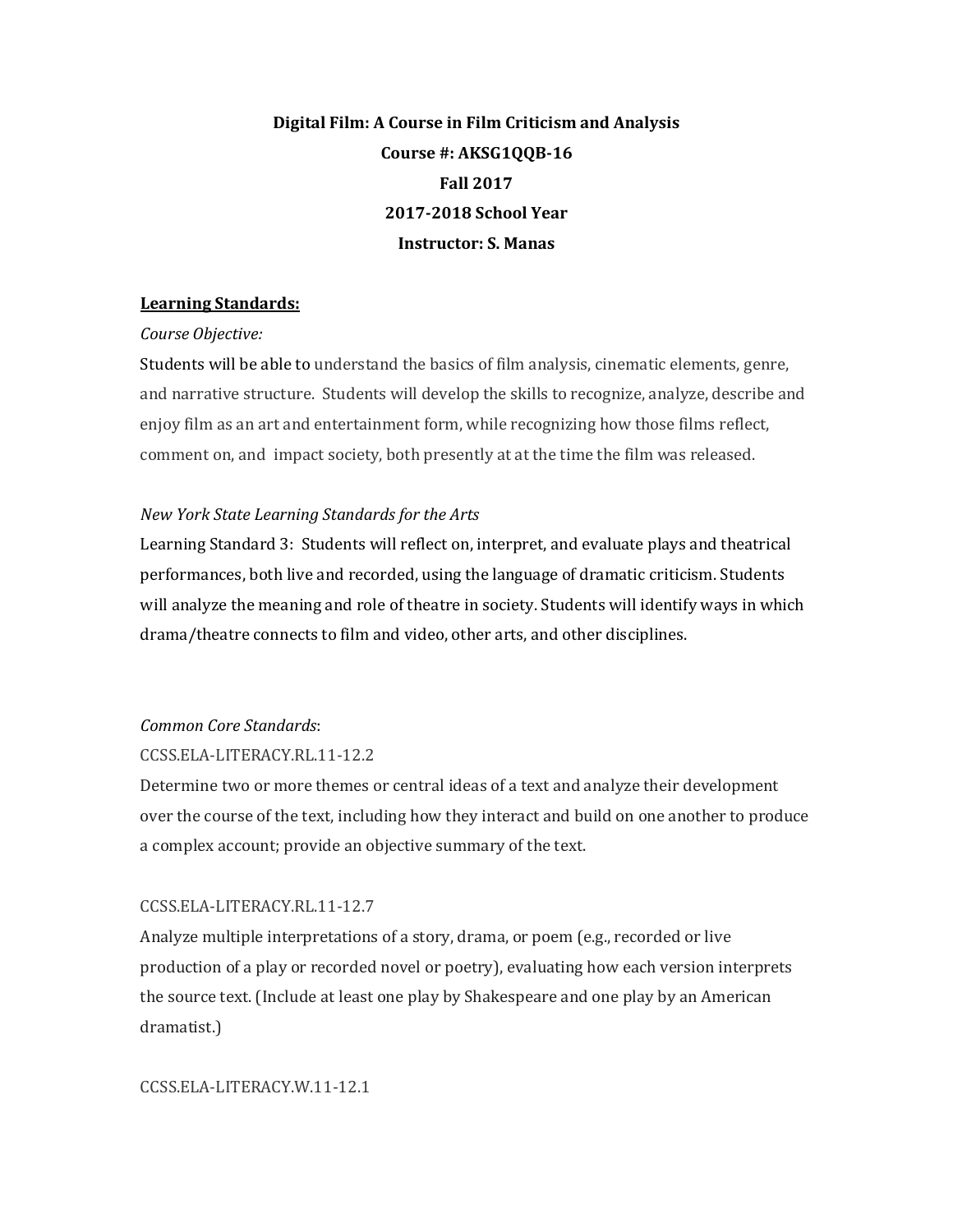Write arguments to support claims in an analysis of substantive topics or texts, using valid reasoning and relevant and sufficient evidence.

CCSS.ELA-LITERACY.SL.11-12.4

Present information, findings, and supporting evidence, conveying a clear and distinct perspective, such that listeners can follow the line of reasoning, alternative or opposing perspectives are addressed, and the organization, development, substance, and style are appropriate to purpose, audience, and a range of formal and informal tasks.

## **Course Description:**

Students will be introduced to basics of film analysis, cinematic elements, genre, and narrative structure. Students will then go on to analyze six important films from a variety of theoretical perspectives, looking to society at the time the film was made, themes of the movie, and cinematic elements to further their understanding of the films. Students will have a project based assessment (PBA) in which they can make a film, or write a paper with a powerpoint about an important film from a list that has been given to them. All students will be required to present their project to the class.

| <b>Class Number</b>      | <b>Classwork</b>                                                                                   | <b>Homework</b>                                                  |
|--------------------------|----------------------------------------------------------------------------------------------------|------------------------------------------------------------------|
| 1                        | <b>Introduction to Film</b><br>Criticism                                                           | Duck Soup reading and<br>answer questions. Due<br>class $# 3.$   |
| $\overline{\phantom{a}}$ | Introduction to Film<br>Criticism                                                                  |                                                                  |
| 3                        | <b>Introduction to Duck</b><br>Soup and begin<br>watching Duck Soup<br>and answering<br>worksheet. | Casablanca reading<br>and answer questions.<br>Due class # 5.    |
| 4                        | Watch Duck Soup and<br>answer worksheet                                                            | <b>Finish Duck Soup</b><br>worksheet. Due class<br>#5.           |
| 5                        | Introduction to<br>Casablanca, begin<br>watching, and answer<br>worksheet.                         |                                                                  |
| 6                        | Watch Casablanca and<br>answer worksheet.                                                          | Night of the Living<br>Dead reading and<br>answer questions. Due |

Calendar\*\*: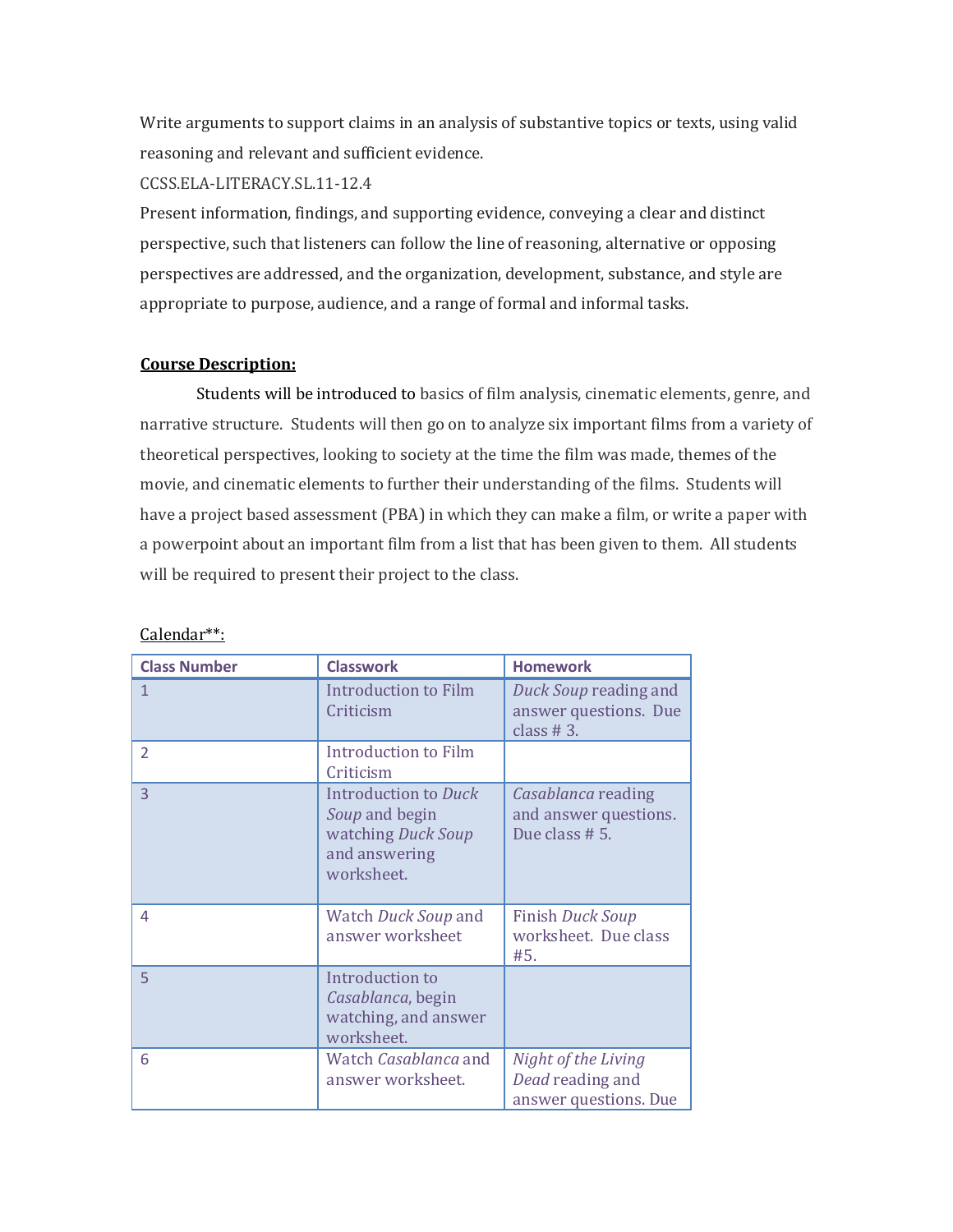|                |                                                                                          | class $#8$ .                                                                |
|----------------|------------------------------------------------------------------------------------------|-----------------------------------------------------------------------------|
| $\overline{7}$ | Watch Casablanca and<br>finish worksheet.                                                | Finish worksheet. Due<br>class $#8$ .                                       |
| 8              | Introduction to Night<br>of the Living Dead,<br>begin watching, and<br>answer worksheet. |                                                                             |
| 9              | Watch Night of the<br>Living Dead and<br>answer worksheet.                               | <b>Apocalypse Now</b><br>reading and answer<br>questions. Due class<br>#11. |
| 10             | Watch Night of the<br>Living Dead and<br>answer worksheet.                               | Finish Night of the<br><b>Living Dead</b><br>worksheet. Due class<br>#11    |
| 11             | Introduction to<br>Apocalypse Now, begin<br>watching, and answer<br>worksheet.           |                                                                             |
| 12             | Watch Apocalypse Now<br>and answer<br>worksheet.                                         |                                                                             |
| 13             | <b>Watch Apocalypse Now</b><br>and answer<br>worksheet.                                  | The Shining reading<br>and answer questions.<br>Due class #15.              |
| 14             | Watch Apocalypse Now<br>and answer<br>worksheet.                                         | Finish Apocalypse Now<br>worksheet. Due class<br>#15                        |
| 15             | Introduction to The<br>Shining, begin<br>watching, and answer<br>worksheet.              |                                                                             |
| 16             | Watch The Shining and<br>answer worksheet.                                               |                                                                             |
| 17             | Watch The Shining and<br>answer worksheet.                                               | Shaun of the Dead<br>reading and answer<br>questions. Due class<br>#19.     |
| 18             | Watch The Shining and                                                                    | Finish The Shining                                                          |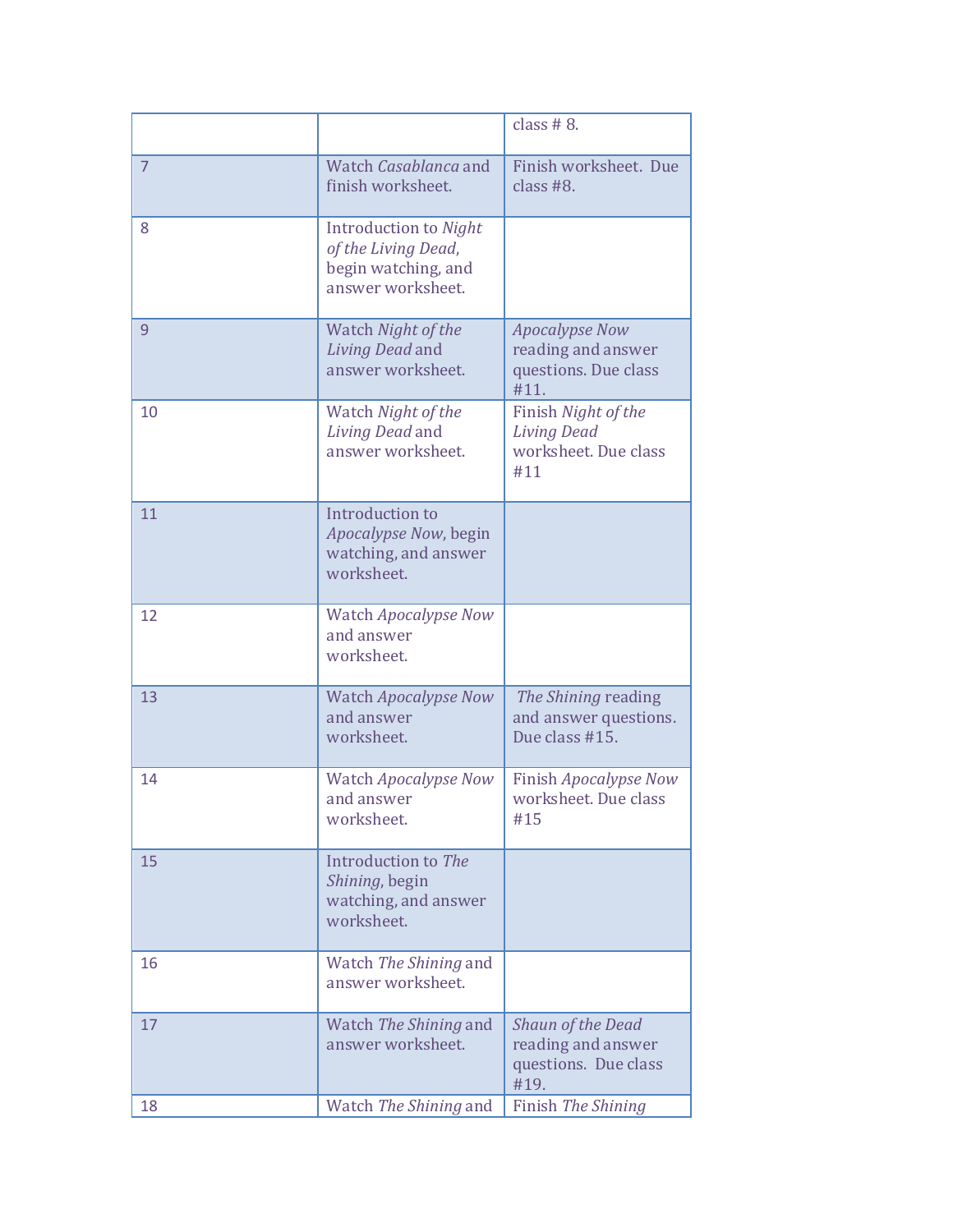|    | answer worksheet.                                                                 | worksheet. Due class<br>#19                             |
|----|-----------------------------------------------------------------------------------|---------------------------------------------------------|
| 19 | Introduction to Shaun<br>of the Dead, begin<br>watching, and answer<br>worksheet. |                                                         |
| 20 | Watch Shaun of the<br>Dead and answer<br>worksheet.                               |                                                         |
| 21 | Watch Shaun of the<br>Dead and answer<br>worksheet.                               | Finish Shaun of the<br>Dead worksheet. Due<br>class #22 |
| 22 | <b>Introduce PBA and</b><br>begin work                                            |                                                         |
| 23 | <b>PRA</b>                                                                        | <b>Makeup work and PBA</b>                              |
| 24 | <b>PBA</b>                                                                        | Makeup work and PBA                                     |
| 25 | <b>PBA</b>                                                                        | <b>Makeup work and PBA</b>                              |
| 26 | <b>PRA</b>                                                                        | Makeup work and PBA                                     |
| 27 | <b>PBA</b>                                                                        | Makeup work and PBA                                     |
| 28 | <b>PBA</b>                                                                        | Makeup work and PBA                                     |
| 29 | <b>PBA</b>                                                                        | Makeup work and PBA                                     |
| 30 | <b>PBA</b>                                                                        | Makeup work and PBA                                     |
| 31 | <b>PBA</b>                                                                        | Makeup work and PBA                                     |
| 32 | <b>PBA</b>                                                                        | Makeup work and PBA                                     |
| 33 | <b>PBA</b>                                                                        | Makeup work and PBA                                     |
| 34 | Presentations                                                                     |                                                         |
| 35 | Presentations                                                                     |                                                         |

*\*\*subject to change based on student needs\*\**

## **Materials and Texts:**

- "Film Theory and Approaches to Criticism"
- "How to Talk Like a Film Critic: Glossary of Film Terms"
- "Duck Soup" (article)
- "Casablanca: The Romance of Propaganda"
- "Night of the Living Dead: Reappraising an Undead Classic"
- "Apocalypse Now, Vietnam and the Rhetoric of Influence"
- "Forever and Ever and Ever: Uncanny Doubles in 'The Shining'"
- "Shaun of the Dead and Zombie Films"
- *Duck Soup*
- *Casablanca*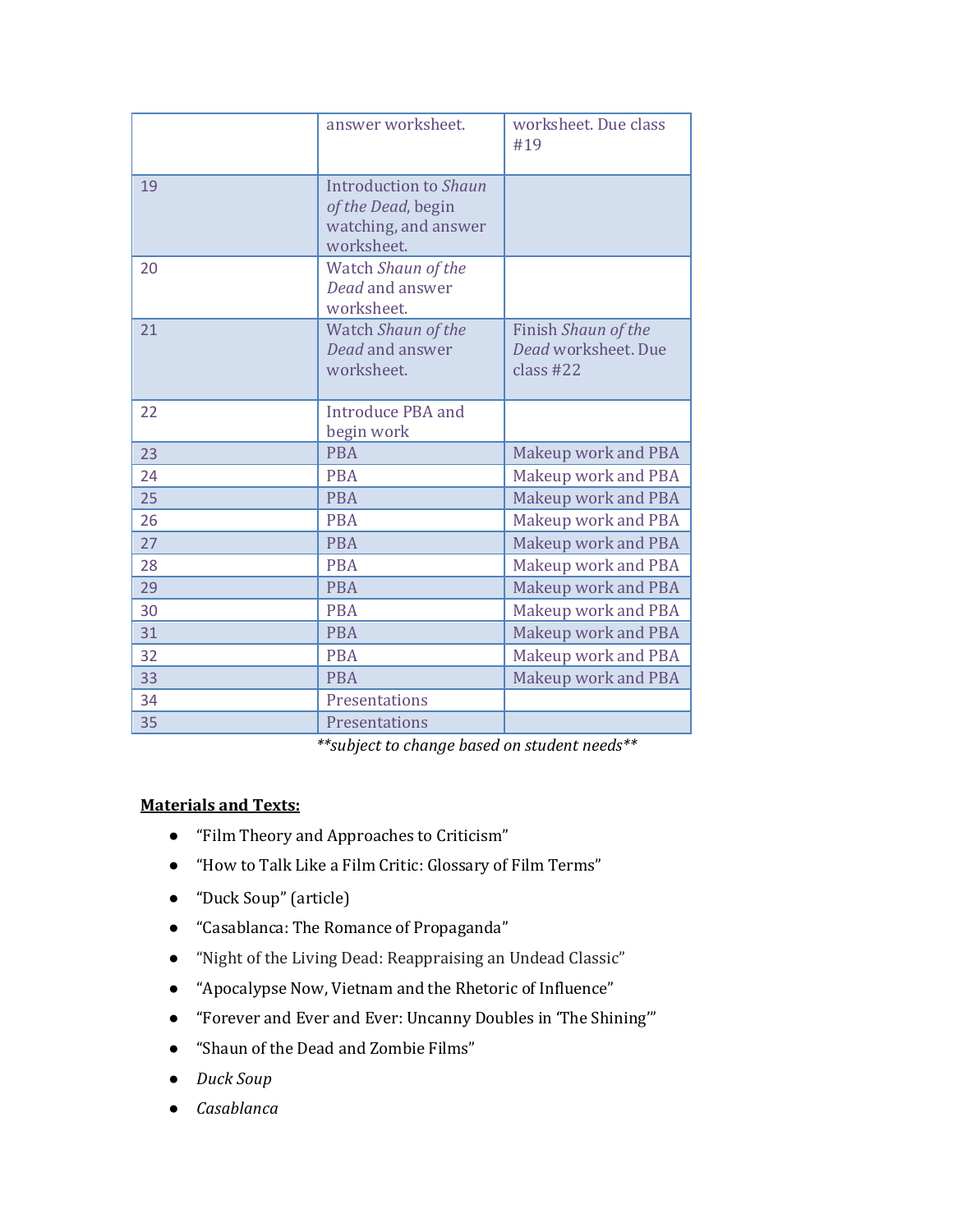- *Night of the Living Dead*
- *Apocalypse Now*
- *The Shining*
- **•** *Shaun of the Dead*

#### **Grading Policy:**

#### Project Based Assessment -25%

Students will be assigned a project based assessment as a final. Students will have a choice of five important films to choose from. Students may either write a 5 page paper with a powerpoint presentation for the class or create a video which they will present to the class.

#### Film Worksheets - 25%

A film worksheet will be completed for every film we watch in class while the film is being viewed. These worksheets will contain short answer questions about cinematic elements, themes, etc. Worksheets are due the class period after we finish viewing the movie. You will either receive a 100% for having completed it with clear effort or a 0 for having not completed it. Worksheets must show an effort has been made to be considered complete.

#### Homework - 10%

For homework, you will either receive a 100% for having completed it with clear effort or a 0 for having not completed it. Homework must show an effort has been made to be considered complete.

#### Attendance - 20%

You must come to class and you must be on time. You will receive 2 points (100%) for being present and on time, 1 point  $(50\%)$  for being late, and zero points  $(0\%)$  for an unexcused absence or cut. 

#### Participation – 20%

When you are in class please participate. This is an easy way to boost your grade.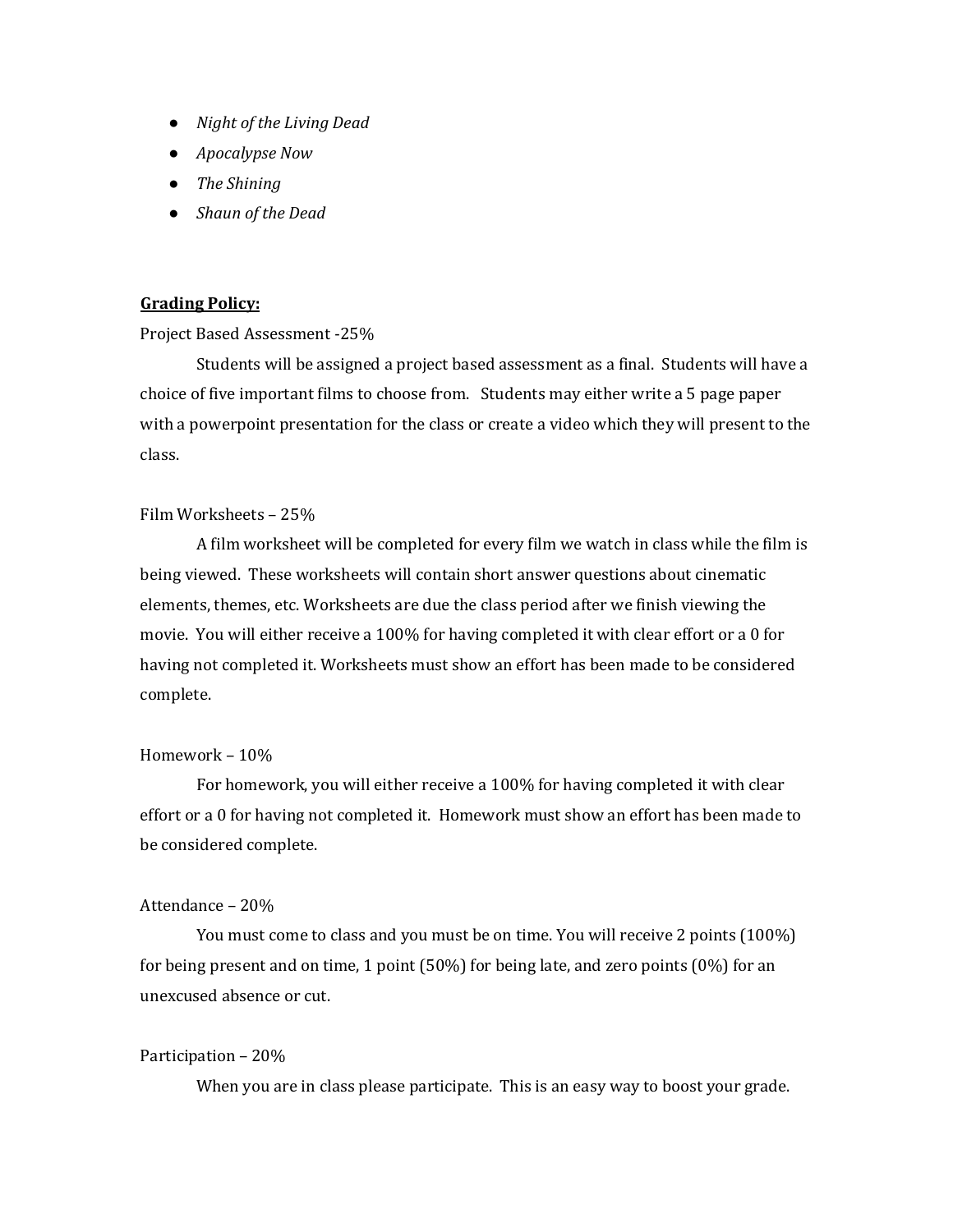#### **Classroom Procedures:**

Students are expected to be in class, on time, and ready to work. There is a bathroom in the classroom that students may use. If a student needs the nurse, the Dean, the unit coordinator, or to go to the main office, they will be allowed to go and provided a pass at the teacher and para's discretion.

The students will participate in the lesson. As the period comes to a close, the teacher will go over their behavioral points with the students, asking them first what they think they earned and then telling them what they actually earned. The rules and point policies are detailed in the next section.

#### **Class Rules and Behavior:**

#### *School Rules:*

Students may not wear hats or bandanas in school. They may not bring weapons, drugs, alcohol, or any illegal paraphenalia into the school building. Students must attend school and be on time. Cell phones and other non-approved technology must be turned off and away while in class unless otherwise instructed.

#### *Classroom Rules:*

Rules are clearly posted in the classroom and are as follows:

- 1. Listen to your teachers and paras.
- 2. Keep your hands (and all other body parts) to yourself.
- 3. Be respectful of your peers and teachers.
- 4. Avoid side conversation.

#### *Behavioral System:*

For every period a student is in class they are eligible to receive up to 4 behavioral points, one for each rule they follow. These points will be recorded on a monthly behavioral points sheet. At the end of the month, if they have received an average of 3 points for the month, they will receive a reward to enjoy while they work or at a later time.

#### **Academic Policies:**